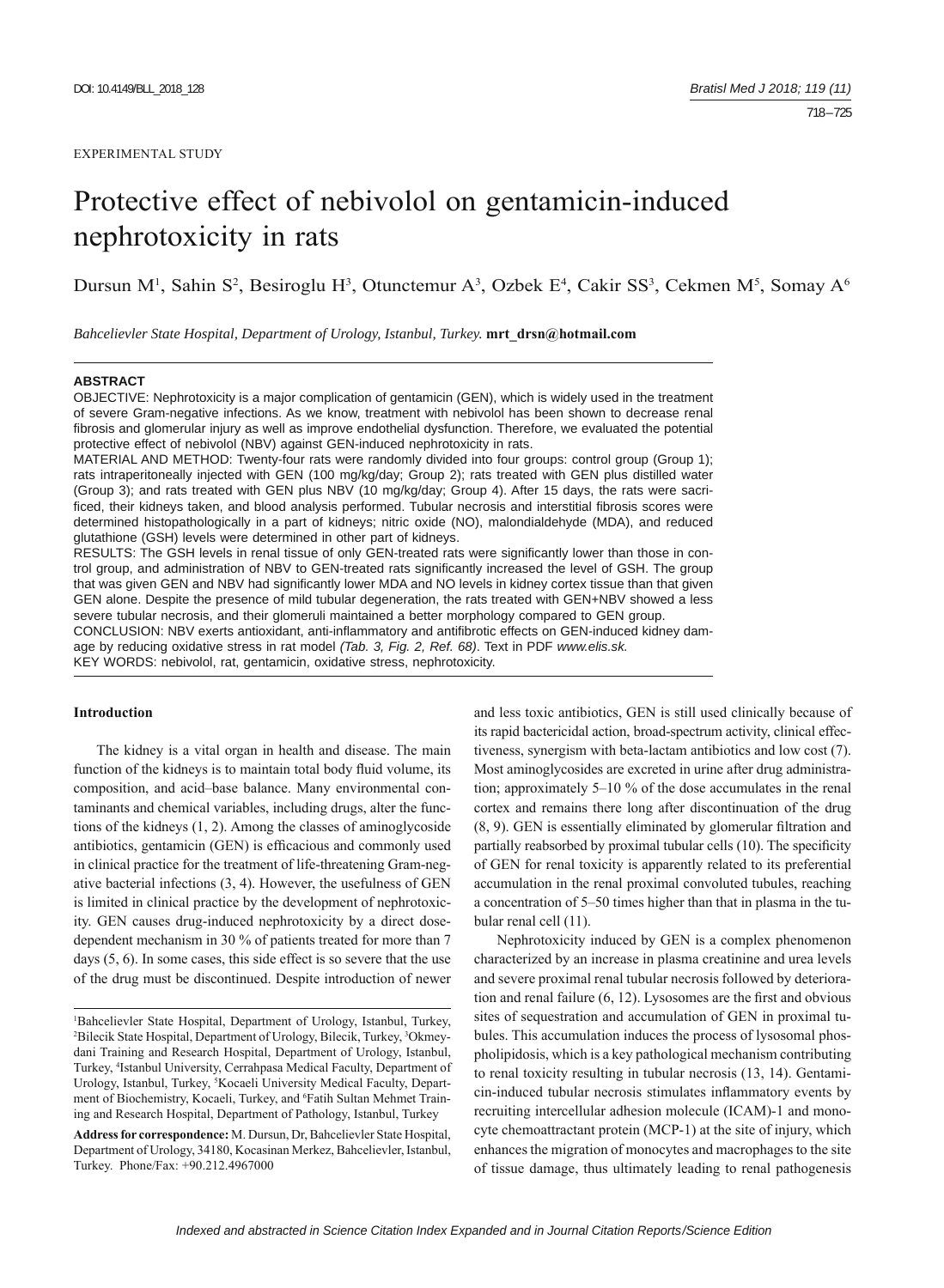$(15,16)$ . The inflammatory and fibrogenic responses to gentamicin were associated with the increases in transforming growth factor (TGF-B), nuclear factor kappa B (NF-KB), endothelin, and angiotensin II levels, thus implying their involvement in the progression of tubulointerstitial nephritis (17). Reactive oxygen species (ROS) are considered to be important mediators of GEN nephrotoxicity (18–20). *In vitro* and *in vivo* studies have shown that GEN enhances the generation of ROS metabolites, which may cause cellular injury and necrosis via several mechanisms, including peroxidation of membrane lipids, protein oxidation, and DNA damage (21). This elevation of ROS would stimulate the activation or expression of proinflammatory and proapoptotic mediators, including nuclear factor kappa B (NF-KB), leukocyte adhesion molecules and TGF-B contributing to kidney damage induced by gentamicin (22–24).

The role of nitric oxide (NO) in the pathophysiology of GEN-induced rat nephrotoxicity has been already studied (25). NO is a highly diffusible free radical gas produced by NO synthase (NOS) of which three isoforms have been identified: neural NOS (nNOS), endothelial NOS (eNOS), and inducible NOS (iNOS) (26). Since inducible NOS (iNOS) is responsible for the production of sustained high levels of NO, it is often considered the major cause of autotoxicity under oxidative stress. Under simultaneous generation of NO and ROS, the cellular antioxidant capabilities are also suppressed (27–29). It has been reported that activation of inducible NOS (iNOS) aggravates renal injury in GEN-associated rat nephrotoxicity (25).

Nebivolol (NBV) is a third generation selective β-1 adrenergic receptor blocker with additional vasodilating properties that is currently used in the therapy of hypertension and coronary heart disease (30, 31). These vasodilating properties can be attributed to an endothelial release of NO, possibly due to a β3 adrenoceptor mediated stimulation of eNOS (32, 33). Nebivolol has also been shown to possess a direct scavenging activity on oxygen radicals with consequent potent antioxidant properties in animal and human studies (34–36). Limited studies have shown that systemic treatment with this beta-blocker increases renal tissue levels of bioavailable NO and reduces renal fibrosis (37–39).

Therefore, the aim of the present study was to find out whether NBV could prevent GEN-induced nephrotoxicity in rats.

#### **Materials and metdods**

#### *Animals*

Adult male Wistar albino rats (200–250 g) were housed in clean plastic cages at room temperature and in a humidity-controlled facility with a constant 12-h light/dark cycle with free access to food and water. The use of animals and experimental protocol were approved by the Institutional Animal Care and Use Committee, and animals were treated in accordance with the Guide for the Care and Use of Laboratory Animals of Research Council.

## *Drugs*

GEN was purchased from Bilim Pharmaceuticals (Istanbul, Turkey), and NBV was purchased from Ulugaylar Pharmaceuti-

cals (Istanbul, Turkey). GEN was dissolved in saline and injected intraperitoneally. NBV diluted with saline to a final concentration of 10 mg/kg was administered by nasogastric gavage.

#### *Treatment and experimental design*

After a quarantine period of seven days, twenty-four rats were randomly divided into four groups, each consisting of six animals as follows: control rats (Group 1); rats intraperitoneally injected with GEN for 14 consecutive days (100 mg/ kg/day; Group 2); rats treated with GEN plus distilled water (vehicle) via nasogastric gavage for 14 days (Group 3); rats treated with GEN plus NBV (10 mg/kg/day) for 14 days (Group 4). NBV was administered immediately after the injection of GEN. Rats were treated for 14 days. After 15 days, rats were killed, their kidneys taken, and blood analysis performed. We stored both parts of the kidneys in formaldehyde during analysis. Tubular necrosis and interstitial fibrosis scores were determined histopathologically in a part of kidneys; nitric oxide (NO), malondialdehyde (MDA), and glutathione (GSH) levels were determined in other part of the kidneys. Urea–creatinine,  $Na^+$ , and  $K^+$  levels were investigated as part of blood analysis.

#### *Biochemical analysis*

On day 15, i.e. twenty-four hours after the administration of last doses of GEN and NBV, the rats were anesthetized by intraperitoneal injection of ketamine and sacrificed. Twenty-four-hour urine collections had been obtained in standard metabolic cages one day before the rats were killed. Renal cortical tissues were separated into two parts for biochemical analysis and light microscopic examination. Blood samples were also taken by cardiac puncture to assess the serum levels of urea, creatinine, Na, and K concentrations. The tissue liquid was frozen with nitrogen and kept at  $-80$  °C. In frozen tissues, MDA, end product of lipid peroxidation, GSH, nonenzymatic antioxidant, total nitrite, and stable product of NO were evaluated biochemically as the means of oxidative stress.

Renal impairment was assessed by serum urea and creatinine levels, as well as by kidney histology. Serum urea and creatinine levels were determined with an autoanalyzer (Syncron LX20, Ireland) by using commercial Becman Coulter diagnostic kits. Kidney tissue (300 mg) was homogenized in ice-cold tamponade containing 150 mM KCl for determination of MDA. MDA levels were assayed for products of lipid peroxidation. MDA, referred to as thiobarbituric acid reactive substance, was measured with thiobarbituric acid at 532 nm in a spectrofluorometer, as described previously (40). Reduced GSH was estimated by the method of Moron et al (41). The color developed was read at 412 nm. Protein concentrations in all samples were measured using the method of Lowry et al (42).

Total nitrite  $(NOx)$  was quantified by the Griess reaction  $(43)$ after incubating the supernatant with Escherichia coli nitrate reductase to convert NO<sub>3</sub> to NO<sub>2</sub>. Griess reagent (1 mL 1 % sulfanilamide, 0.1 % naphthylethylenediamine hydrochloride, and 2.5 % phosphoric acid; Sigma Chemical Co., St. Louis, MO, USA) was then added to 1 mL of supernatant. The absorbance was read at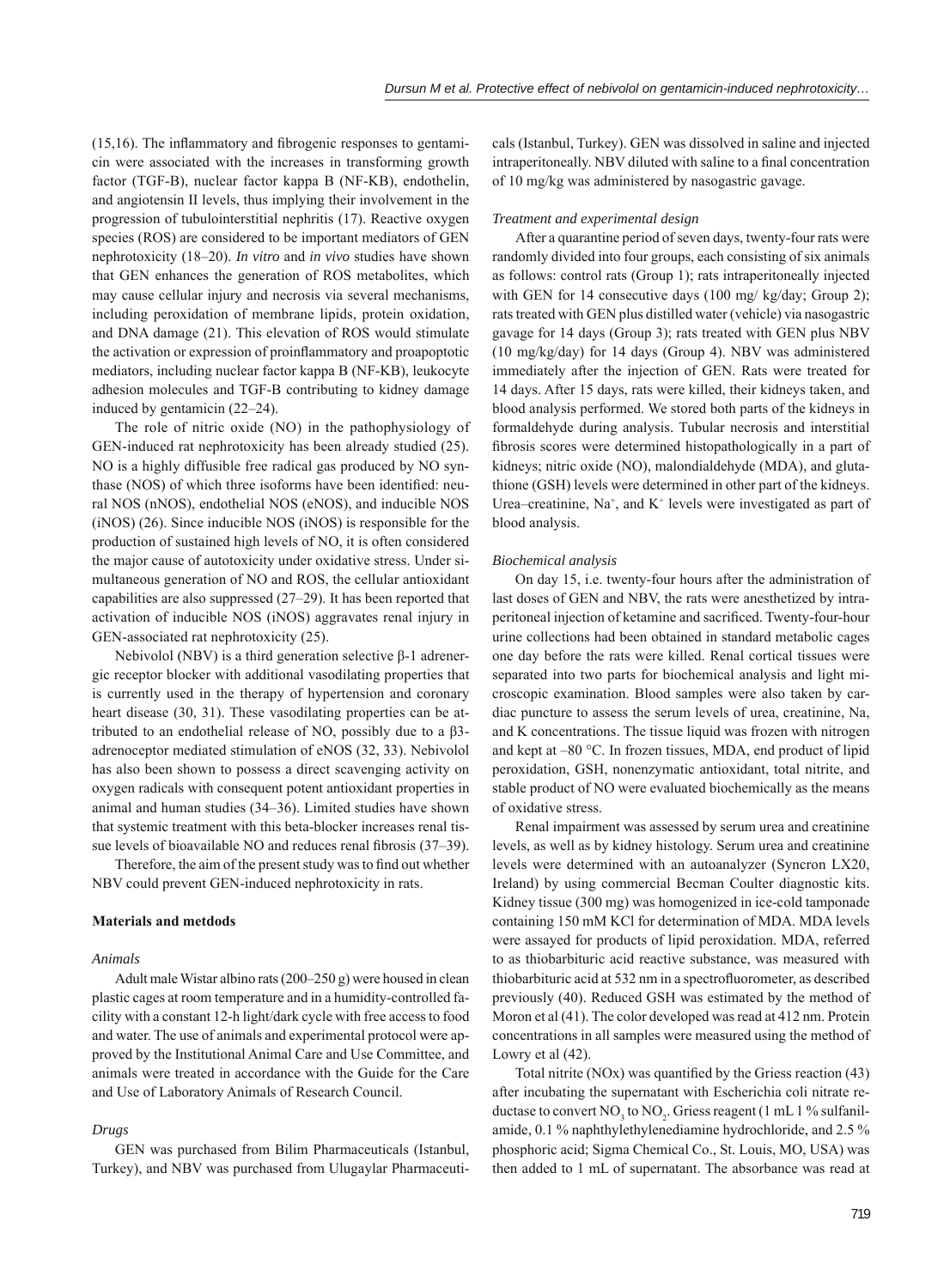### 718 – 725

545 nm after a 30-min incubation. The absorbance was compared with the standard graph of  $\text{NaNO}_2$ , obtained from the reduction of NaNO<sub>3</sub> (1–100 lmol/L). The accuracy of the assay was checked in two ways, namely as inter- and intraassay coefficients of variation, which were 7.52 % and 4.61 %, respectively. To check the conversion of nitrate to nitrite (recovery rate), the known amounts of nitrate were added to control plasma samples which were then deproteinized and reduced.

## *Histopathological evaluation*

Histopathological evaluation of kidney tissues was performed. Paraffin-embedded specimens were cut into 6-mm-thick sections and stained with hematoxylin & eosin and Masson's trichrome for examination under the light microscopic examination using a conventional protocol (BH-2; Olympus, Tokyo, Japan) (44). A semi-quantitative evaluation of renal tissues was accomplished by scoring the degree of severity according to previously published criteria. Tubular necrosis was evaluated in all kidney sections.  $(45)$ . Briefly, a minimum of 50 proximal tubules associated with 50 glomeruli were examined for each slide and an average score was obtained. The severity of lesion was graded from 0 to 3 according to the percentage of tubular involvement. Slides were examined and assigned for severity of changes using scores on scale, in which (0) denotes no change, grade (1) change affecting  $<$  25 % tubular damage (mild), grade (2) change affecting 25–50 % of tubules (moderate), and grade (3) change affecting  $> 50\%$ of tubules (severe; 46). To evaluate leukocyte infiltration, the widening of interstitial spaces with focal leukocyte infiltration was assessed in five randomly chosen sections prepared from each kidney sample. For each section, the average number of leukocytes per 0.28 mm was calculated from these leukocyteinfiltrated foci using a high-power microscopic field. To estimate the grade of interstitial fibrosis, the interstitial area stained green with Masson's trichrome was evaluated as a percentage of the total examined area in five randomly chosen sections prepared from each kidney sample using an image analyzer (Leica; Leica Micros Imaging Solutions, Cambridge, UK). For each section, interstitial space widening with focal leukocyte infiltration and interstitial fibrosis was assessed in high-power fields to quantify the results (47).

#### *Statistical snalysis*

Results of all groups were shown as mean values  $\pm$  standard deviation (SD). Statistical analyses of the histopathologic evaluation of the groups were carried out by the chi-square test and biochemical data were analyzed by one-way analysis of variance (ANOVA). The significance between the two groups was determined by the Dunnett's multiple comparison test, while  $p \le 0.05$ was accepted as a statistically significant value.

# **Results**

No deaths or remarkable signs of external toxicity were observed in the groups of rats given GEN either alone or in combination with NBV.

#### *Urine volume*

The 24-h urine volume in the GEN-treated group was significantly higher than in the control group ( $p < 0.01$ ), indicating the presence of GEN-induced polyuria, whereas in the group treated with GEN+NBV, it was not different from that of the control group, pointing out the protective role of NBV against acute tubular necrosis (Tab. 1).

### *Biochemical variables in plasma and tissue*

 $Na<sup>+</sup>$  and  $K<sup>+</sup>$  concentrations were similar among the four groups. Serum urea and creatinine levels were significantly higher in rats treated with GEN alone than in control and GEN + NBV groups  $(p < 0.01)$ . Administration of NBV to GEN-treated rats caused a decrease in serum urea and creatinine levels (Tab. 1).

The GSH levels in renal tissue of only GEN-treated rats were significantly lower than those in control group ( $p < 0.05$ ), and ad-

#### **Tab. 1. Effects of GEN alone and those of its combination with MK on plasma urea, creatinine, Na, K, and 24-h urine volume levels in rats.**

|                        | Control         | <b>GEN</b>      | $GEN+Ve$        | $GEN + NBV$     |
|------------------------|-----------------|-----------------|-----------------|-----------------|
| Parameters             | (Group 1)       | (Group 2)       | (Group 3)       | (Group 4)       |
| Urea $(mg/dl)$         | $33\pm7.8$      | $107\pm13.9a$   | $105\pm13.4$    | $40.1 \pm 8.4$  |
| Creatinine $(mg/dl)$   | $0.42\pm0.1$    | $2.08 \pm 0.4a$ | $1.97 \pm 0.4$  | $0.68 \pm 0.2$  |
| $Na$ (mmol/L)          | $138.9 \pm 1.3$ | $139.9 \pm 2.5$ | $139.3 \pm 2.2$ | $139.2 \pm 2.1$ |
| $K$ (mmol/L)           | $3.88 \pm 0.2$  | $4.1 \pm 0.5$   | $4.04\pm0.4$    | $3.9 \pm 0.3$   |
| 24-h urine volume (mL) | $8.9 \pm 1.2$   | $21.2\pm4.1a$   | $20.1 \pm 3.2$  | $9.2 \pm 1.4$ h |
|                        |                 |                 |                 |                 |

Values are expressed as mean  $\pm$  SD for six rats in each group. Groups: Control, GEN (gentamicin), GEN + Ve (gentamicin + vehicle), GEN + NBV (gentamicin + nebivolol) Significantly different from control.  $\frac{b}{n}$  Significantly different from gentamicin group (p < 0.001)

|  | Tab. 2. Effects of NBV on rat kidney: NO, MDA, and GSH levels. |  |
|--|----------------------------------------------------------------|--|
|  |                                                                |  |

| Parameters               | Control<br>(Group 1) | <b>GEN</b><br>(Group 2)     | $GEN+Ve$<br>(Group 3) | $GEN + NBV$<br>(Group 4) |  |
|--------------------------|----------------------|-----------------------------|-----------------------|--------------------------|--|
| $NO$ (nmol/g wet tissue) | $29.8 \pm 8.5$       | $47.6 \pm 7.2$ <sup>a</sup> | 44.9 $\pm$ 5.7        | $30.3 \pm 7.9^{\circ}$   |  |
| MDA (nmol/g wet tissue)  | $2.6 \pm 0.7$        | $4.2 \pm 1.1^a$             | $3.9 \pm 1.1$         | $2.7 \pm 0.9^b$          |  |
| GSH (umol/g wet tissue)  | $2.4 \pm 0.9$        | $1.4 \pm 0.5^{\circ}$       | $1.3 \pm 0.6$         | $2.7 \pm 0.5^{\rm b}$    |  |

Values are expressed as mean  $\pm$  SD for six rats in each group. NO, nitric oxide; MDA, malondialdehyde; GSH, glutathione. <sup>a</sup> Significantly different from control. <sup>b</sup> Significantly different from gentamicin group ( $p < 0.05$ )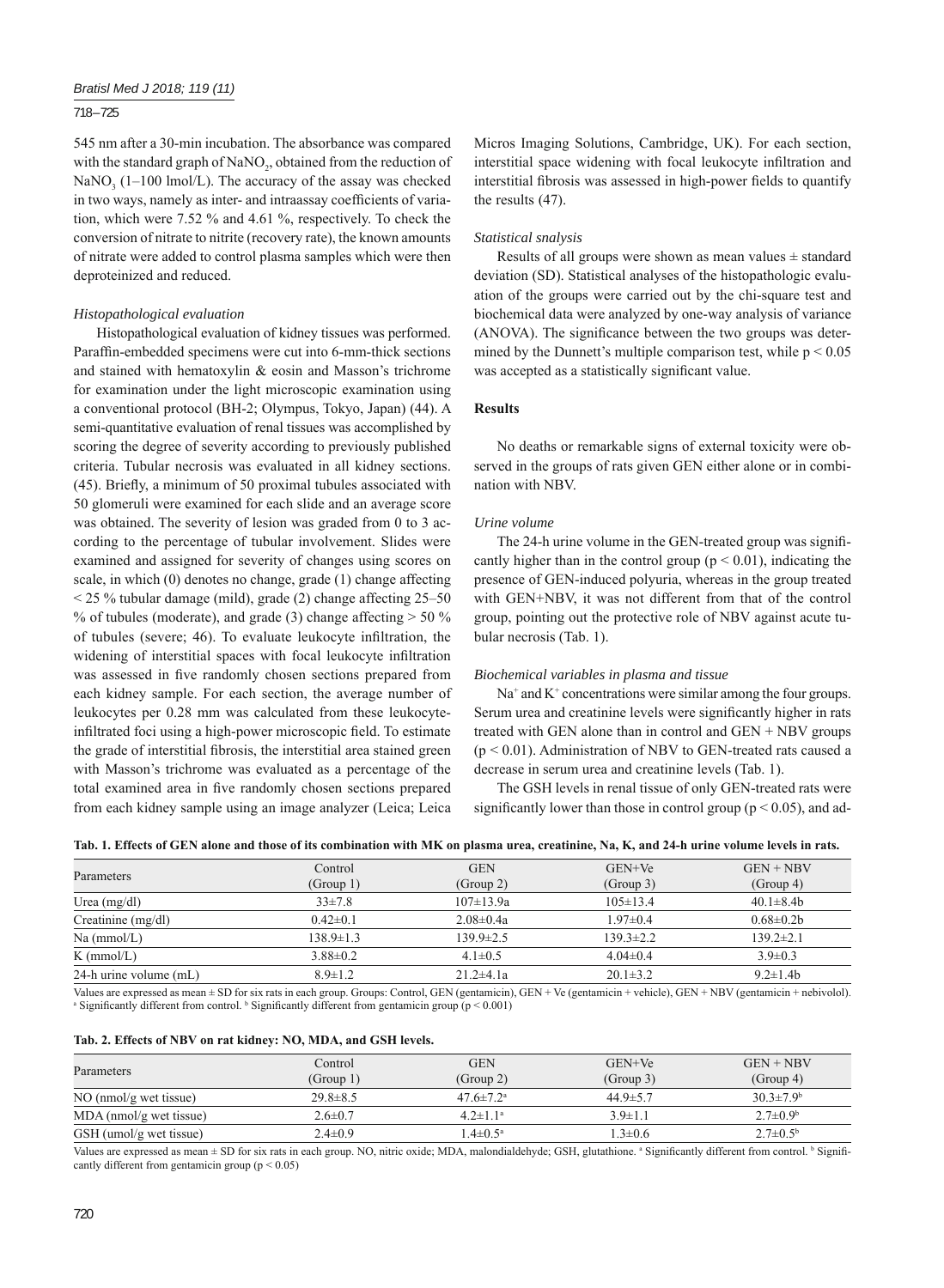

**Fig. 1. (A) Normal tubulus and glomerules in kidney cortex H&E 100 x (control group). (B) Severe tubular necrosis, tubular degeneration, and epithelial vacuolization in the proximal tubules H&E 100 x (GEN-reated group). (C) Moderate tubular necrosis, tubular degeneration, and epithelial vacuolization in the proximal tubules H&E 100 x (GEN + vehicle treated group). (D) Mild epithelial granulovacuolization in the proximal tubules and normal glomerules H&E 100 x (GEN + NBV treated group).**

ministration of NBV to GEN-treated rats significantly increased the level of GSH ( $p < 0.05$ ) (Tab. 2). The group given GEN and NBV had significantly lower MDA levels in kidney cortex tissue than those given GEN alone. There was high level of NO in GENtreated group; however, NO levels in group treated with GEN + NBV were significantly lower than those in GEN-treated group (Tab. 2). There was no significant difference in biochemical variables between NBV and control groups (Tabs 1 and 2).

# *Histopathologic examination results*

Histopathologic examination of kidney showed that there were no pathologic features in the control group (Fig. 1A). Compared to control group, rats treated with GEN and GEN + vehicle yielded mild and severe tubular necrosis, tubular degeneration, and epithelial vacuolization in the proximal tubules (Figs 1B and 1C). Despite the presence of mild tubular degeneration and epithelial vacuolization in their proximal tubules, the tubular necrosis in

|  | Tab. 3. Semiquantitative analysis of tubular necrosis, interstitial fibrosis, leukocyte infiltration in control, GEN, GEN + Ve and GEN+ NBV groups. |  |  |  |  |
|--|-----------------------------------------------------------------------------------------------------------------------------------------------------|--|--|--|--|
|  |                                                                                                                                                     |  |  |  |  |

|                  |   | Tubular necrosis |   |  |  | Interstitial fibrosis |  |  |  | Leukocyte infiltration |  |  |  |
|------------------|---|------------------|---|--|--|-----------------------|--|--|--|------------------------|--|--|--|
|                  | n |                  |   |  |  |                       |  |  |  |                        |  |  |  |
| Control          |   |                  |   |  |  |                       |  |  |  |                        |  |  |  |
| GEN <sup>a</sup> |   |                  |   |  |  |                       |  |  |  |                        |  |  |  |
| $GEN+Ve$         |   |                  |   |  |  |                       |  |  |  |                        |  |  |  |
| $GEN+NBVb$       | h |                  | n |  |  |                       |  |  |  |                        |  |  |  |

Score 0: no degeneration, 1: mild degeneration, 2: moderate degeneration, 3: severe degeneration

<sup>a</sup> Statistically significantly different from control (including tubular necrosis and leukocyte infiltration)

 $\rm{b}$  Statistically significantly different from GEN and P < 0.05 (including tubular necrosis and leukocyte infiltration)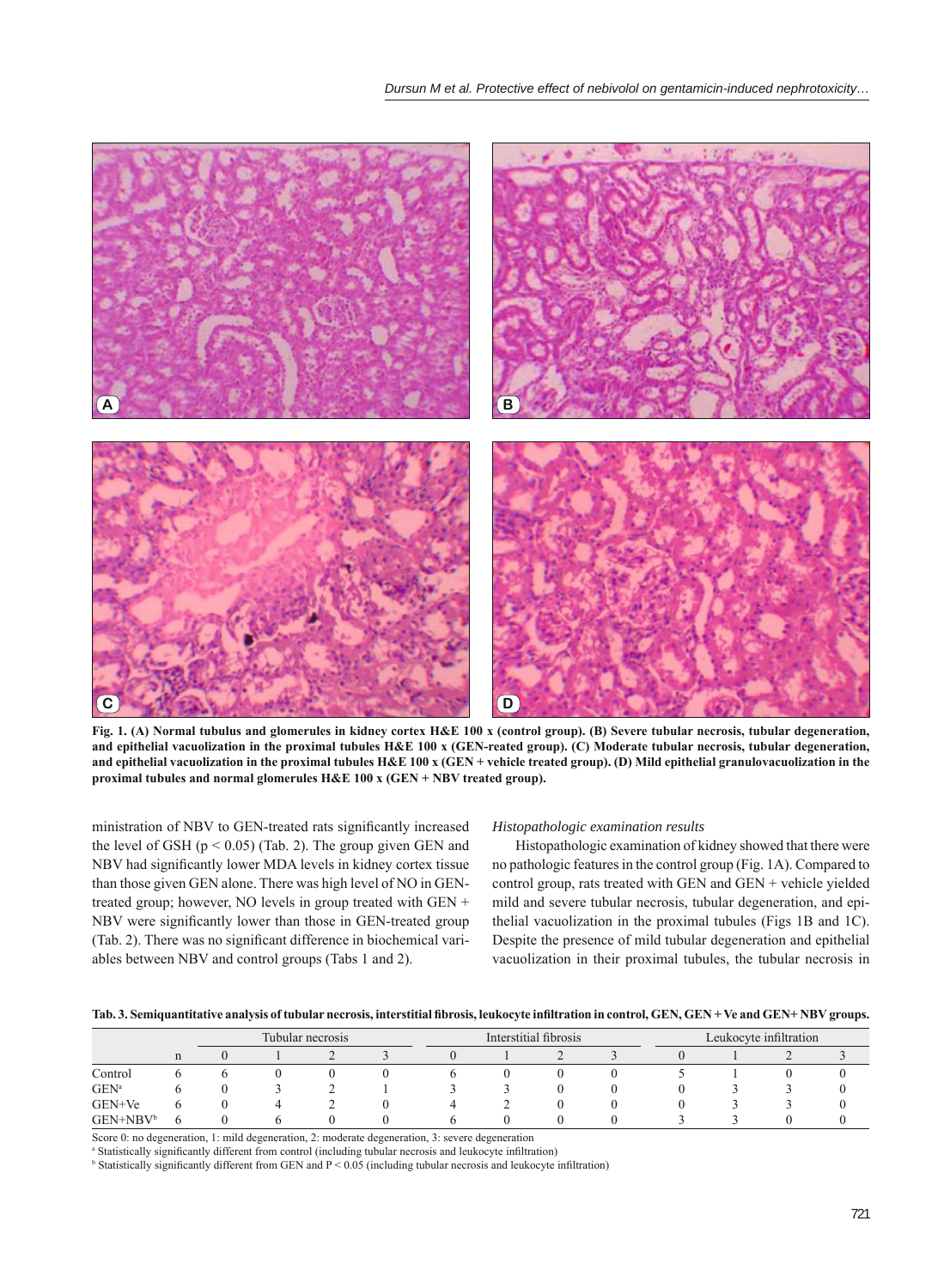718 – 725



Fig. 2. (A) No fibrosis in control group, staining with Masson's trichrome 100 X (B) Mild fibrosis in interstitium, staining with Masson's trichrome 400 X (GEN-treated group). (C) Mild fibrosis in interstitium, staining with Masson's trichrome 200 X (GEN + vehicle treated group). **(D) No fibrosis in GEN + NBV treated group, staining with Masson's trichrome 100X.** 

rats treated with GEN + NBV was less severe, and their glomeruli maintained a better morphology compared with GEN group (Fig. 1D). These changes are summarized in Table 3. After staining with Masson trichrome, no statistical difference was found between groups in kidney fibrosis scores (Tab. 3, Figs 2A–2D). There was no significant difference in histopathologic results of kidney between NBV and control group (Tab. 3).

# **Discussion**

Kidneys are easily susceptible to damage from drugs because of larger perfusion and increased concentration of excreted compounds occurring in renal tubular cells during absorption and secretion. Aminoglycoside antibiotics are well known to cause serious nephrotoxicity that limits its clinical use. GEN is a widely used aminoglycoside antibiotic to treat serious and life-threatening Gram-negative bacterial infections and has been shown to cause marked histological damage, in particular to renal proximal convoluted tubules. The damage results in swelling, vacuolization and necrosis of epithelial cells (48, 49). This could be due to the fact

that proximal convoluted tubules are the primary sites of reabsorption and active transport, which leads to a higher concentration of gentamicin in the epithelial lining of these tubules. This might also suggest that gentamicin toxicity is related to its accumulation in the proximal tubules (8).

Gentamicin is known to generate reactive oxygen species associated with an increase in lipid peroxidation and decrease in antioxidant enzyme activity in the kidney (18). Results of many studies have shown that altered concentrations of various biochemical indicators of oxidative stress in kidney tissue are due to GEN (50). Because of the obvious responsibility of ROS in GEN-induced renal damage, several antioxidant agents have been used effectively to ameliorate GEN-induced nephrotoxicity (3, 6). Several investigators reported that treatment with GEN produces nephrotoxicity, evident by the reduction in renal functions which is characterized by an increase in BUN and serum creatinine levels (51). GEN nephrotoxicity is clinically important to the extent that nephrotoxicity is typically associated with nonoliguric or even polyuric acute renal failure, that is with azotemia in the presence of urine output in amount of 1–2 L/day (8). In present study, the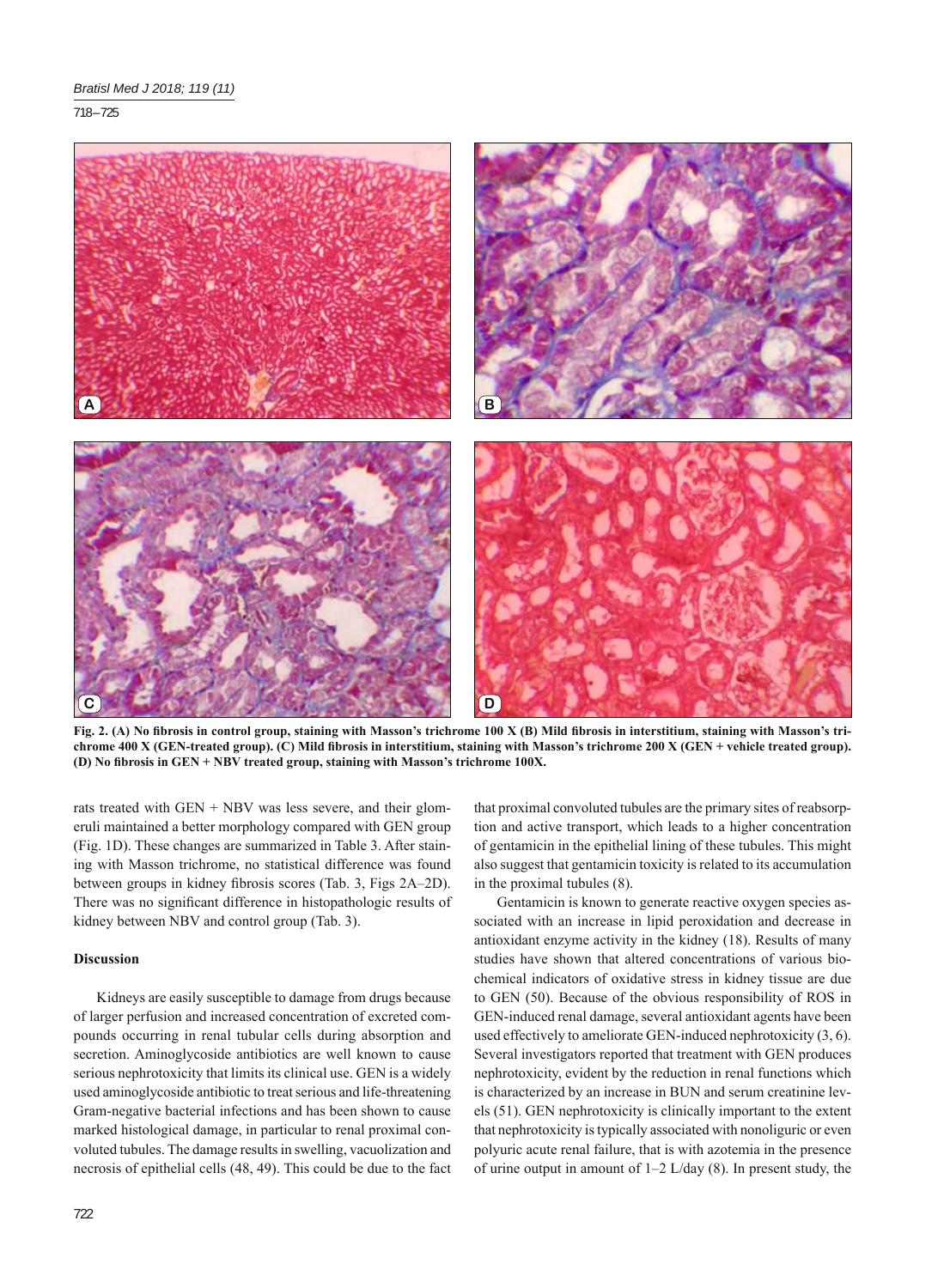24-h urine volume in the GEN group was significantly higher than in the control group, thus indicating the presence of GEN-induced polyuria, whereas in GEN+NBV group, it was not different from that of the control group, thus suggesting the protective effect of NBV against acute tubular necrosis. Also, increased serum urea and creatinine levels in GEN-treated rats reflect the renal injury. In contrast to the previous studies, serum  $K^+$  levels were similar between GEN-induced nephrotoxicity and control groups. The final studies show that  $K^+$  levels were not increased in rats with GEN-induced nephrotoxicity (52, 53). Administration of NBV protects the kidney function from GEN as indicated by preventing an increase in serum urea and creatinine levels. NBV repairs the renal function by preserving the structural integrity of renal cells against GEN challenge.

NO plays a crucial role in kidney angiogenesis by ameliorating ischemia and hypoxia in the renal interstitial area and slowing the progression of interstitial fibrosis (54). Excessive production of NO by iNOS has been associated with nitrosative stress or interactions with ROS that form peroxynitrites which are very cytotoxic oxidant radical species. Under the simultaneous generation of NO and ROS, the cellular antioxidant capabilities are also suppressed (55). Peroxynitrite anion formation, protein tyrosine nitration, and hydroxyl radical production may be responsible for the evolution of renal injury induced by GEN (56). Previous studies have demonstrated that NO and peroxynitrites play an important role in acute renal failure caused by GEN (57). Beneficial effects of selective iNOS blockade in GEN-induced nephrotoxicity have been investigated and it was found out that the inhibition of iNOS may prevent GEN-induced nephrotoxicity, whereas non-selective inhibition of NOS aggravates it (25). NBV increases NO production by activating eNOS, which may have a beneficial role as a vasodilator by inducing an increase in renal blood flow and glomerular filtration (58, 59). On the other hand, NBV directly interacts with free radicals, which reduces oxidative stress while the inflammatory cytokine production is inactivated. Consequently, the iNOS activity and production of toxic NO derived from iNOS are suppressed (60). Co-administration of NBV effectively suppressed the iNOS expression, which further confirms its ameliorative role against GEN-induced nephrotoxicity. TGF-β and nuclear factorkB are fibrogenic, proinflammatory and proapoptotic cytokines that are involved in GEN-induced renal damage. NF-kB is activated during increased oxidative stress and expression of iNOS, causing interstitial fibrosis (46, 61). TGF- $\beta$  is believed to play a role in the initiation and progression of renal fibrosis. TGF-β was predominantly expressed by renal intrinsic cells and infiltrated inflammatory cells. Some studies have reported that  $TGF-\beta$  contributes to fibrosis mainly through the Smad signaling pathway. However, increased NO derived from eNOS suppresses TGF-β/ Smad transactivation in endothelial cells (62, 63). It was shown that NBV treatment prevents renal fibrosis by reducing the rise of iNOS expression, oxidative stress parameters, and increasing NO derived from eNOS against GEN-induced nephrotoxicity.

A relationship between oxidative stress and nephrotoxicity has been well demonstrated in many experimental animal models. GEN-induced ROS are essential mediators of its nephrotoxic ef-

fects causing cellular injury via several mechanisms including the peroxidation of membrane lipids, and oxidative damage of proteins and DNA (64). Therefore, herein we measured MDA, GSH, and nitric oxide (NO) as the means of oxidative stress. In the present study, MDA levels, i.e. the indicators of lipid peroxidation of the membranes as a result of oxidative damage (65), were significantly increased after GEN treatment, thus again demonstrating tissue damage. In parallel, GSH levels were decreased in renal tissue. GSH, the main intracellular non-protein sulfhydryl, plays an important role in the maintenance of protein and lipid integrity, and provides major protection in oxidative injury by participating in the cellular defense systems against oxidative damage (66). In the group treated with GEN+NBV, we found decreased MDA levels and increased GSH levels. On the other hand, the renal NO levels in rats treated only with GM were found to be significantly higher than in those from the control group while the treatment with NBV significantly prevented the elevation of NO levels in our study. These findings strongly indicate that NBV is important in protecting the kidney from GEN-induced injury through improving the oxidant status. Animal models of aminoglycoside nephrotoxicity present residual areas of interstitial fibrosis in the renal cortex and progressive tubular injury (67). In this study, the histopathologic examination of the kidneys in GEN-treated rats showed severe and extensive damage in form of tubular necrosis and edema. This could be due to the formation of highly reactive radicals in consequence of oxidative stress caused by GEN. On the other hand, the tubules in rats from the GEN+ NBV group were nearly normal in their histological appearance except for a slight desquamation and atrophy of the tubular epithelial cells. Similar changes were also reported by some studies which demonstrated structural changes in renal tissue of gentamicin-treated animals and its reversal by various agents (10, 68). The results reported herein indicate that NBV exerts antioxidant, anti- inflammatory and antifibrotic effects on GEN-induced kidney damage in rat model by reducing oxidative stress. NBV is a high free-radical scavenger agent and offers protection against GEN-induced acute renal failure.

#### **References**

**1. Mahmood I, Waters DH. A** comparative study of uranyl nitrate and cisplatin induced renal failure in rat. Eur J Drug Metab Pharmacol 1994; 19: 327–336.

**2. Begg EJ, Barclay ML.** Aminoglycisides – 50 years on. Br J Clin Pharmacol 1995; 39: 597-603.

**3. Parlakpinar H, Sahna E, Acet A, Mizrak B, Polat A.** Effect of caffeic acid phenethyl ester (CAPE) on myocardial ischemia reperfusion induced apoptotic cell death. Toxicol 2005; 207: 169–177.

**4. Balakumar P, Rohilla A, Thangathirupathi A.** Gentamicin-induced nephrotoxicity: do we have a promising therapeutic approach to blunt it? Pharmacol Res 2010; 62: 179–186.

**5. Rougier F, Claude D, Maurin M, Maire P.** Aminoglycoside nephrotoxicity. Curr Drug Targets 2004; 4 (2): 153–162.

**6. Cuzzocrea S, Mazzon E, Dugo L et al.** A role for superoxide in gentamicin-mediated nephropathy in rats. Eur J Pharmacol 2002; 450: 67–76.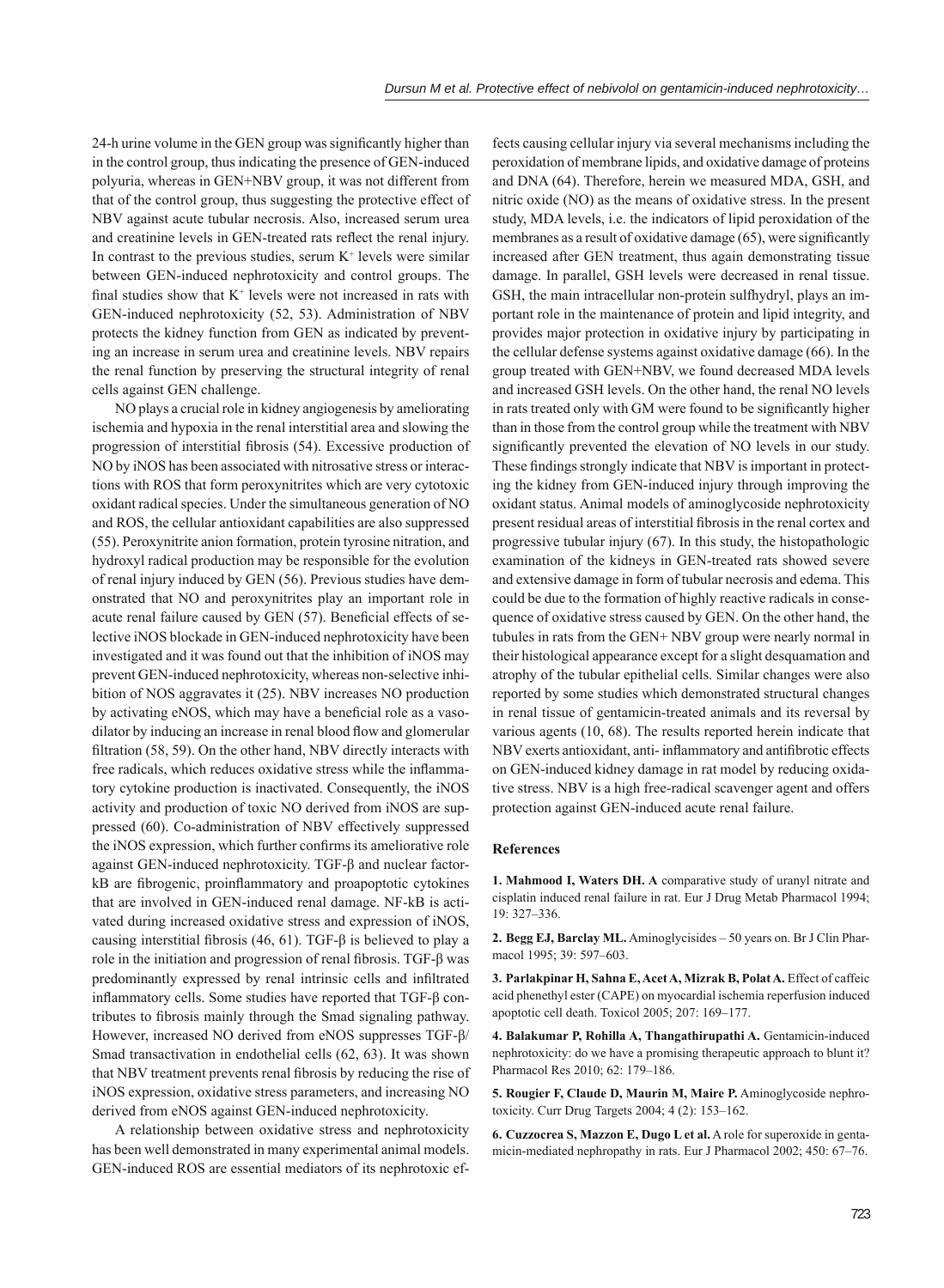## *Bratisl Med J 2018; 119 (11)*

718 – 725

**7. Edson RS, Terrell CL.** The aminoglycosides. Mayo Clinic Proceedings 1999; 74 (5): 519–528.

**8. Mingeot-Leclercq MP, Tulkens PM.** Aminoglycosides: nephrotoxicity. Antimicrob Agents Chemother 1999; 43: 1003–1012.

**9. Nagai J, Takano M.** Molecular aspects of renal handling of aminoglycosides and strategies for preventing the nephrotoxicity. Drug Metab Pharmacokinet 2004; 19: 159–170.

**10. Karadeniz A, Yildirim A, Simsek N, Kalkan Y, Celebi F.** Spirulina platensis protects against gentamicin-induced nephrotoxicity in rats. Phytother Res 2008; 22: 1506–1510.

**11. Abdel-Raheem IT, Abdel-Ghany AA, Mohamed GA.** Protective effect of quercetin against gentamicin-induced nephrotoxicity in rats. Biol Pharm Bull 2009; 32: 61–67.

**12. Al-Majed AA, Mostafa AM, Al-Rikabi AC, Al- Shabanah OA.** Protective effects of oral arabic gum administration on gentamicin-induced nephrotoxicity in rats. Pharmacol Res 2002; 46 (5): 445–451.

**13. Servais H, Van Der Smissen P, Thirion G et al.** Gentamicin-induced apoptosis in LLC-PK1 cells: involvement of lysosomes and mitochondria. Toxicol Appl Pharmacol 2005; 206: 321–333.

**14. Pedraza-Chaverri J, Barrera D, Maldonado PD et al.** S-allylmercaptocysteine scavenges hydroxyl radical and singlet oxygen in vitro and attenuates gentamicin-induced oxidative and nitrosative stress and renal damage in vivo. BMC Clin Pharmacol 2004; 4: 5.

15. Geleilete TJ, Melo GC, Costa RS et al. Role of myofibroblasts, macrophages, transforming growth factor-beta endothelin, angiotensin-II, and fibronectin in the progression of tubulointerstitial nephritis induced by gentamicin. J Nephrol 2002; 15: 633–642.

**16. Tang WW, Feng L, Mathison JC, Wilson CB.** Cytokine expression, upregulation of intercellular adhesion molecule-1, and leukocyte infiltration in experimental tubulointerstitial nephritis. Lab Invest 1994; 70: 631–638.

**17. El Mouedden M, Laurent G, Mingeot-Leclercq MP, Tulkens PM.** Gentamicin-induced apoptosis in renal cell lines and embryonic rat fibroblasts. Toxicol Sci 2000; 56: 229–239.

**18. Banday AA, Farooq N, Priyamvada S, Yusufi AN, Khan F.** Timedependent effects of gentamicin on the enzymes of carbohydrate metabolism, brush border membrane and oxidative stress in rat kidney tissues. Life Sci 2008; 82: 450–459.

**19. Polat A, Parlakpinar H, Tasdemir S et al.** Protective role of aminoguanidine on gentamicin-induced acute renal failure in rats. Acta Histochem 2006; 108: 365–371.

**20. Ali BH.** Agents ameliorating or augmenting experimental gentamicin nephrotoxicity: Some recent research. Food Chem Toxicol 2003; 41: 1447–1452.

**21. Priuska EM, Schacht J.** Formation of free radicals by gentamicin and iron and evidence for an iron/gentamicin complex. Biochem Pharmacol 1995; 50: 1749–1752.

**22. Diamond JR, Kees-Folts D, Ding G, Frye JE, Restrepo NC.** Macrophages, monocyte chemoattractant peptide-1, and TGF beta 1 in experimental hydronephrosis. Am J Physiol 1994; 266: F926–F933.

**23. Pueyo ME, Gonzalez W, Nicoletti A et al.** Angiotensin II stimulates endothelial vascular cell adhesion molecule-1 via nuclear factor-kappaB activation induced by intracellular oxidative stress. Arterioscler Thromb Vasc Biol 2000; 20: 645–651.

**24. Tang WW, Feng L, Mathison JC, Wilson CB.** Cytokine expression, upregulation of intercellular adhesion molecule-1, and leukocyte infiltration in experimental tubulointerstitial nephritis. Lab Invest 1994; 70: 631–638.

**25. Ghaznavi R, Kadkhodaee M.** Comparative effects of selective and non-selective nitric oxide synthase inhibition in gentamicin-induced rat nephrotoxicity. Arch Toxicol 2007; 81: 453–457.

**26. Kone BC.** Nitric oxide synthesis in the kidney: isoforms, biosynthesis and functions in health. Semin Nephrol 2004; 24: 299–315.

**27. Bogdan C.** The multiplex function of nitric oxide in (auto) immunity. J Exp Med 1998; 187: 1361–1365.

28. De Pinto MC, Tommasi F, De Gara L et al. Changes in the antioxidant systems as part of the signaling pathway responsible for the programmed cell death activated by nitric oxide and reactive oxygen species in tobacco Bright-Yellow 2 cells. Plant Physiol 2002; 130: 698–708.

**29. Zhang C, Walker LM, Mayeux PR.** Role of nitric oxide in lipopolysaccharide-induced oxidant stress in the rat kidney. Biochem Pharmacol 2000; 59: 203–209.

**30. Gupta S, Wright HM.** Nebivolol: a highly selective beta1-adrenergic receptor blocker that causes vasodilation by increasing nitric oxide. Cardiovasc Ther 2008; 26: 189–202.

**31. Maffei A, Lembo G.** Nitric oxide mechanisms of nebivolol. Ther Adv Cardiovasc Dis 2009; 3: 317–327.

**32. Dessy C, Saliez J, Ghisdal P et al.** Endothelial β-3 adrenoceptors mediate nitric oxide-dependent vasorelaxation of coronary microvessels in response to the third-generation β-blocker nebivolol. Circulation 2005; 112: 1198–1205.

**33. Mason RP, Kalinowski L, Jacob RF, Jacoby AM, Malinski T.** Nebivolol reduces nitroxidative stress and restores nitric oxide bioavailability in endothelium of black Americans. Circulation 2005; 112: 3795–3801.

**34. de Groot AA, Mathy MJ, van Zwieten PA, Peters SL.** Antioxidant activity of nebivolol in the rat aorta. J Cardiovasc Pharmacol 2004; 43: 148–153.

**35. Mason RP, Kubant R, Jacob RF et al.** Effect of nebivolol on endothelial nitric oxide and peroxynitrite release in hypertensive animals: role of antioxidant activity. Cardiovasc Pharmacol 2006; 48: 862–869.

**36. Oelze M, Daiber A, Brandes RP et al.** Nebivolol inhibits superoxide formation by NADPH oxidase and endothelial dysfunction in angiotensin II-treated rats. Hypertension 2006; 48: 677–684.

**37. Kalinowski L, Dobrucki LW, Szczepanska- Konkel M et al.** Third– generation betablockers stimulate nitric oxide release from endothelial cells through ATP efflux: a novel mechanism for antihypertensive action. Circulation 2003; 107: 2747–2752.

**38. Georgescu A, Pluteanu F, Flonta ML et al.** The cellular mechanisms involved in the vasodilator effect of nebivolol on the renal artery. Eur J Pharm 2005; 508: 159–166.

**39. Pires MJ, Rodríguez-Peña AB, Arévalo M et al.** Long-term nebivolol administration reduces renal fibrosis and prevents endothelial dysfunction in rats with hypertension induced by renal mass reduction. J Hypertens 2007; 25: 2486–2489.

40. Wasowicz W, Neve J, Peretz A. Optimized steps in fluorometric determination of thiobarbituric acid reactive substances in serum: Importance of extraction pH and influence of sample preservation and storage. Clin Chem 1993; 39: 2522–2528.